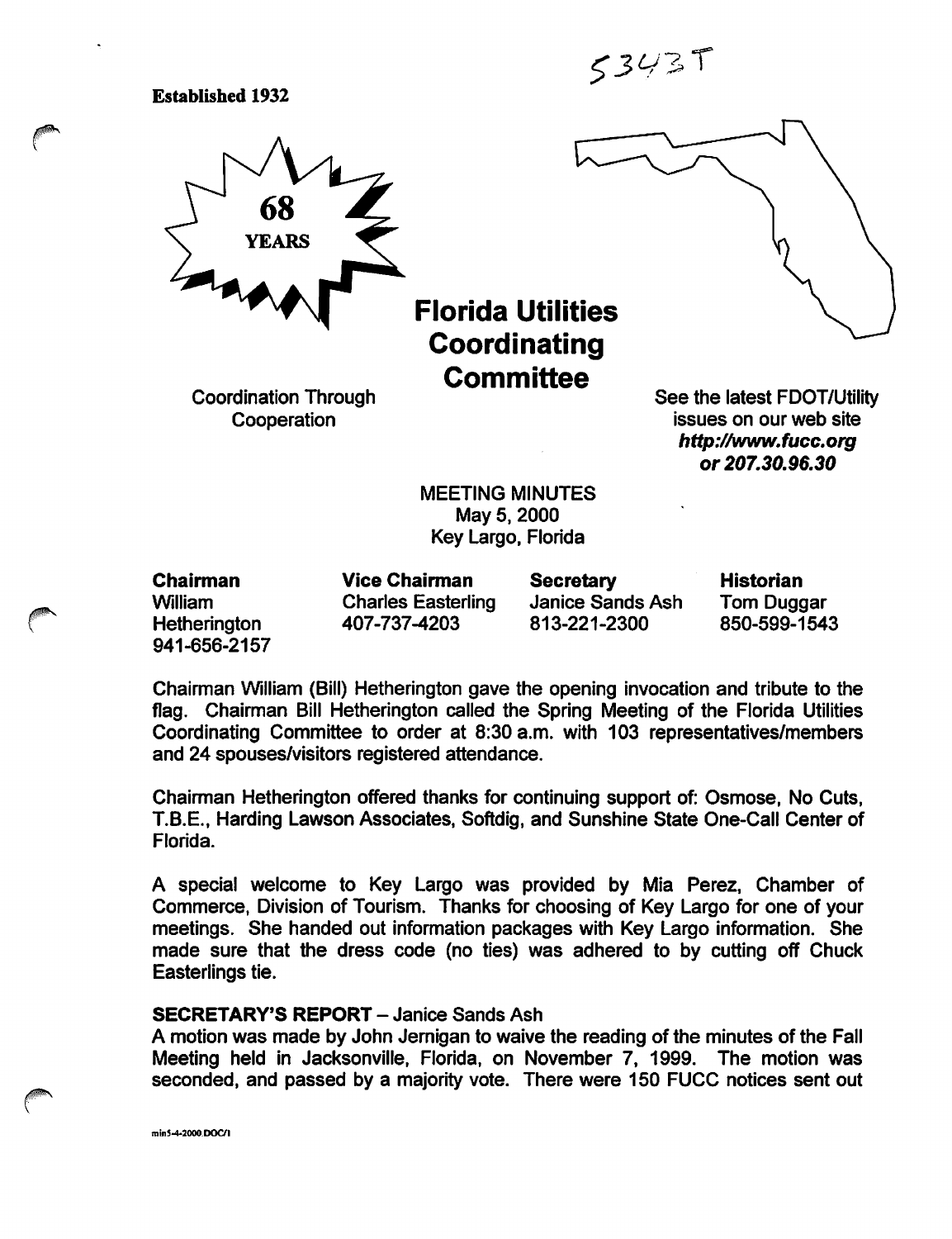by e-mail, 100 by batch fax and 100 by regular mall. For efficiency and time, please make sure that you get your email address in to the registration table. We will be sending out notices by email that you don't want to miss.

## HISTORIAN'S REPORT - Tom Duggar

## FIFTY YEARS AGO - MAY 12,1950, HOTEL FLORIDAN, TALLAHASSEE, FL.

CHAIRMAN - V. R. PARRACK, FLORIDA POWER CORP VICE-CHAIRMAN - L. G. ZELENKA, AT&T COMPANY SECRETARY - ARTHER M. BROWN, FLORIDA TELEPHONE CORPORATION.

ATTENDANCE: TELEPHONE 5, POWER 8, FLA. FOREST SERVICE 1, FDOT 2, FLA. RR & PUBLIC UTILITY COMM. A TOTAL OF 17.

Mr. Ryan of the Florida Railroad Commission talked about a new published telephone operating territory map. Mr. Ryan began his talk by showing how situations develop where problems arise for telephone service to the public in various parts of the State. This problem of furnishing telephone service and determining which company is responsible for giving such telephone. The telephone companies agreed to prepare and submit maps of their facilities to the Florida Railroad Commission. The areas served by operating companies and prospective service areas were placed on a master map. There was no unclaimed territory. It was interesting to know that, of the 27 companies involved in this project, 21 are incorporated in the State of Florida. Three companies are incorporated in states other than Florida. One Railroad Company is operating a telephone system. One company operates on a strictly toll basis only. One telephone cooperative, not under the jurisdiction of the Florida Railroad Commission, operates at Cherry Lake, North of Madison, Florida. Today there are 10 traditional telephone companies and hundreds of other companies providing all sorts of services.

New Business: There was discussion about the construction program of the State Road Department with regard to giving notice to utility companies where modifications of highways and like matters drastically affected the operations of communications circuits in the event that contractors doing road work, begin work without previous notice to the utilities concerned.

# TWENTY FIVE YEARS AGO; MAY 1,1975 - SHERATON HOTEL, FT. LAUDERDALE, FLORIDA

ATTENDANCE: TELEPHONE 9, POWER 11, FDOT 9, CONSULTANT I, GAS 3. A TOTAL OF 33.

CHAIRMAN - H.V. GARDNER JR., ORLANDO UTILITIES COMMISSION VICE CHAIRMAN - W.J. HOPGOOD, FLORIDA POWER AND LIGHT CO. SECRETARY - B.A. KEMPSON, GULF POWER COMPANY

There are two members that attended that meeting who are still active with the FUCC. Dennis LaBelle and Rock DePrimo.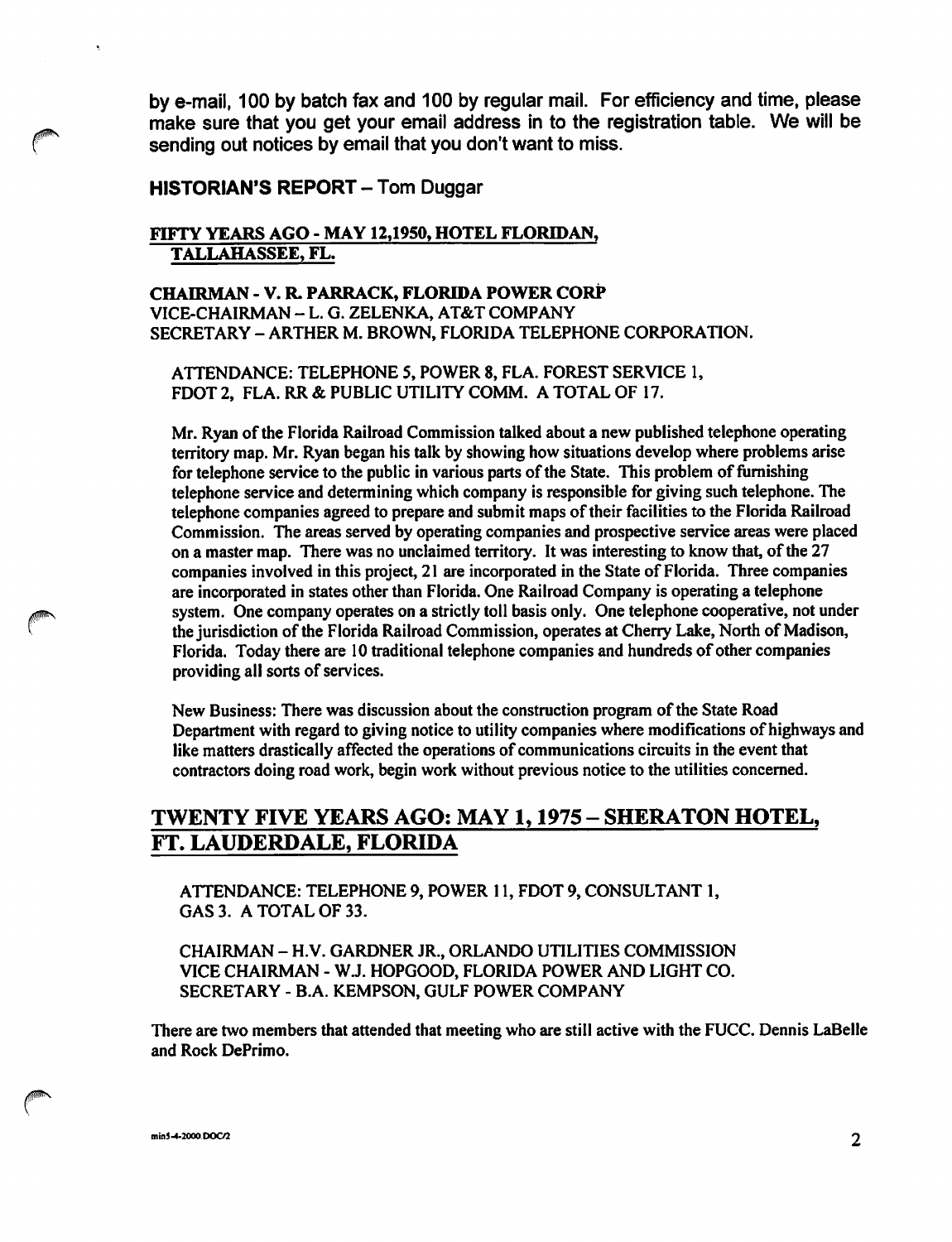The Plant Protection Sub-committee reported that interest was increasing; however, the greatest problem was funding for the program. It was reported that in order to keep it alive, the members had to sell it to all the utilities who, in the long run, would be the benefactors of this program.

The guest speaker was Mr. GofF, Safety Officer of the FOOT. He began by stressing that the old practices of traffic safety control were no longer acceptable on Florida highways. After the manual became effective in 1972, it was discovered that there was considerable non-compliance. It was found that the manual was extremely complicated and hard to understand by many individuals. The manual is presently being re-written. Emphasis is being placed on the correct use of barricades, signals, and use of flagman at the proper time and place.

A sub-committee was formed to look at he proposed changes in the Manual of Uniform Minimum Standards for Design, Construction and Maintenance for Streets and Highways.

## TREASURER'S REPORT - Cheryl Ritter

This is the average cost of the meeting when a Thursday Evening Reception is included in the meeting. After that meeting, the following is:

| <b>Bank Balance -</b>    | \$5266.50                                  |
|--------------------------|--------------------------------------------|
| <b>May Registration-</b> | \$2040.00 (103 registered @ \$20.00)       |
|                          | \$240.00 (24 Spouses registered @ \$10.00) |
| <b>Meeting Expens</b>    | $-$5500.00$                                |
| <b>Remaining Balance</b> | \$ 2046.50                                 |

## Special Announcements

John Jernigan -

A merger that has just taken place between Bell Atlantic and GTE. The new organization is called Verizon. Verizon Wireless is a combination of AT&T Wireless and Primeco.

# PROGRAM

#### Panel Discussion — "Damage Prevention"

BellSouth Representative - Linda Kavanagh ACLS (formerly NoCuts) - Tom Lloyd, SE Director BellSouth Representative - Lawrence Lane, BellSouth Network Manager

The purpose of the panel discussion was to discuss to Courtesy stops to review contractor performance and answer each contractors questions. The courtesy stop includes filling out a questionnaire that include all the vital information about the construction site, contractor and the compliance with the Damage Prevention Laws. There is a check about the ticket numbers with the One-Call Center. ACLS has done over 14,876 locates in one month in the Miami area. He has a program for return locates for high profile projects (600 pr or larger. Duct run, or Fiber Cable) that have prevented damage during construction. This program has reduced damages cuts up to 75% over the past 6 years.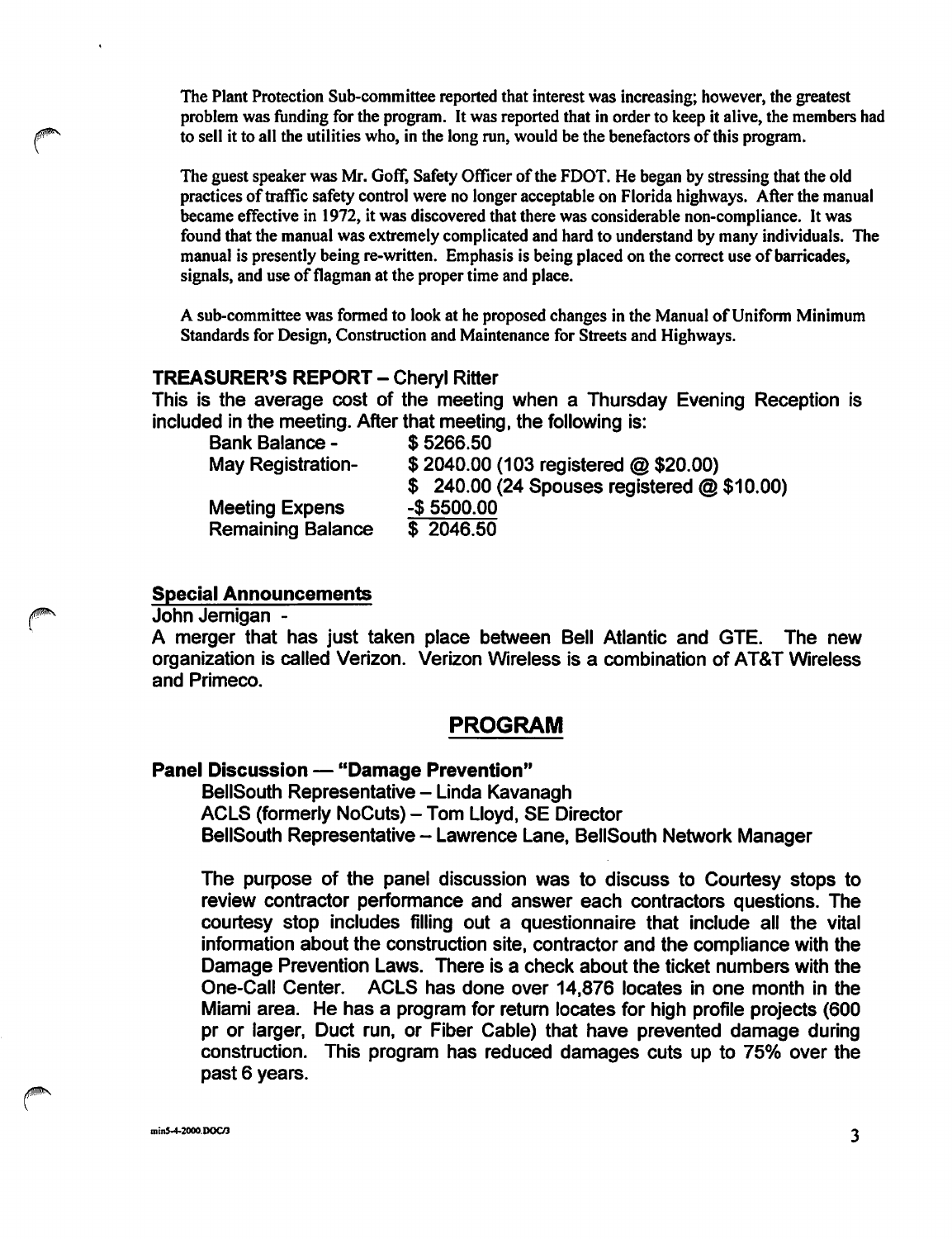## House Bill 2189 Update

The current damage prevention law states that the excavator must have marks placed on the ground for the location of utilities. However, the law does not state a course of action the excavator is to take regarding the marks. The bill suggests that the excavator observe a 2 foot tolerance zone (horizontal and vertical) from the outer side of the marking, where he must do non-destructive excavation and exercise due diligence to take care to prevent damage of utility.

# FLORIDA DEPARTMENT OF TRANSPORTATION UPDATE - Greg Williams

Passed out the "Explanation of Proposed Spec Documents" (see attached). There needs to be a response back to Ken Weldon By June 3, 2000. Comments will be integrated into the official draft that will go out for document before it goes to industry review.

"Central Office Status Report of Utility Activities" (May 1, 2000) -

- 1. The Specifications for the Directional Bore are available on the internet.
- 2. CADD training will be throughout the State. Please not the locations and numbers for registration.
- 3. Ken will be doing a presentation about the results of a survey about solutions to the removal of inactive poles in the ROW at the November FUCC.
- 4. Florida Fiber Network RFP is available on the Website.
- 5. All the forms on the FDOT website has the latest forms.

## UTILITY NOTIFICATION CENTER REPORT - Cheryl Ritter

Sunshine State One-Call of Florida, Inc. 11 Plantation Road, DeBary, FL 32713 Phone (407) 575-2000 Fax (407) 575-2030

Current members total 576 with 93 associate members. Answer speed for the month of April was 15 seconds. The original goal was 30 seconds. The Sunshine One Call Golf Tournament will be May 19, 2000 at the DeBary Golf and Country Club.

# **STATISTICS**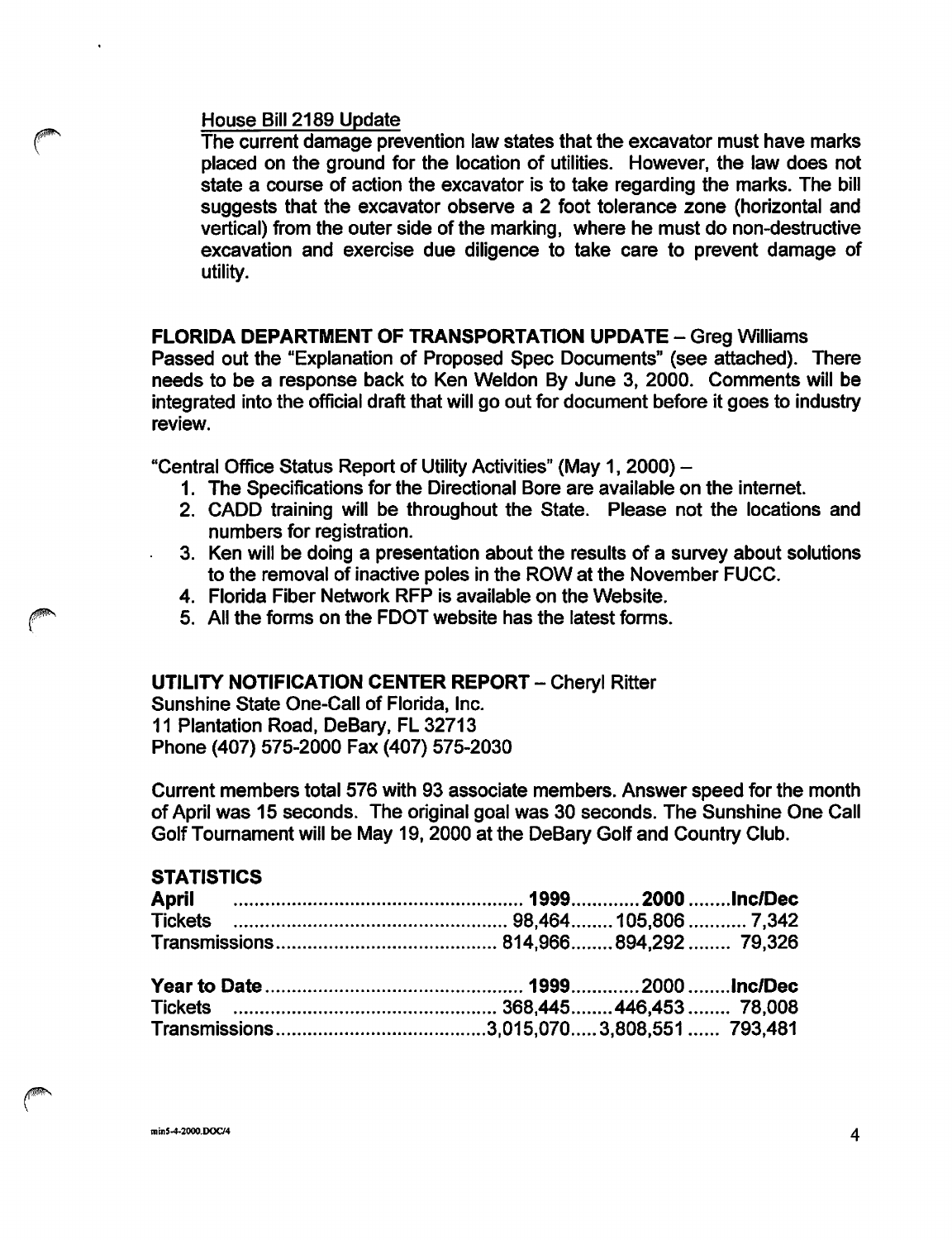Report submitted by Cheryl Ritter, Marketing Director Phone: 954/389-7328 Fax: 954/349-8287 Email: Ritterssoc@aol.com

## BUSINESS SESSION

## FOOT DISTRICT REPORTS

#### District I (Bartow) - Sharon Luginsland for Walt Childs

The Spring District 1 Liaison meeting was held March 22, 2000. The location was the Four Points Sheraton in Lakeland on South Florida Avenue. Attendance was over 90. Topics were: District Secretary Twiddy, Mobility 2000, Bryant Johnson 2012 Olympic Committee Report, and Tom Pridgen, FDOT Electronic File Transfer. The next meeting is September 2000 with the location to be announced.

#### District II (Lake City) - Vince Kreps for Vince Kamp

The District II Utility Liaison meeting will be held the second week in August at the Holilday Inn in Lake City. The agenda and topics are being finalized. A meeting notice will be mailed to all District II utility agency/owners currently on file with the District Utility Office in Lake City. If you are interested in attending, please contact Mr. Vince Camp at 904-758-3732 or email your address to vince.camp@dot.state.fl.us.

The District Utility office continues to provide a 12-18 month let list to all the area local group meetings around the District. There are four group meeting locations; Jacksonville, Gainesville, Lake City, Palatka, and St. Augustine. Each location, except Jacksonville, is held monthly. Contact Vince Camp for time and specific locations.

#### District III (Tallahassee) - Eddy Gooden for Donna Nichols

The Third District Utility Liaison Committee meeting was held 3/10/2000. Each utility coordinating committee for Jefferson, Leon, Gadsden, Bay, Walton, Okaloosa and Santa Rosa/Escambia counties reported their local meeting date, place and time. The speakers were Mr. Malcolm Minchin, FDOT NTDES Engineer was scheduled to give a presentation regarding permitting. Mr. Edward Prescott, District Three Secretary, gave a presentation on "Mobility 2000" which is currently one of the largest initiatives in Florida. Their was a brief discussion regarding the extension of 1-110 in Escambia County, S.R. 87 from 1-10 to S.R. 10 (U.S. 90) in Santa Rosa County, a connector road from Panama City to Dothan in Bay County, and Highway 98 six lane from Okaloosa to Escambia County. Mr. Tommy Barfield, FDOT Production Engineer, gave a brief summary of FDOT's Five Year Work plan in place of Mr. Gene Martin, FDOT Director of Production. Mr. Brad Martin of Sunshine State One Call (SSOC) reported they would be holding a full more extensive workshop at the next FUCC meeting in Key Largo and needed input from the utility companies. Their board of directors meets the 3"\* Thursday/Friday of every other month. Mr.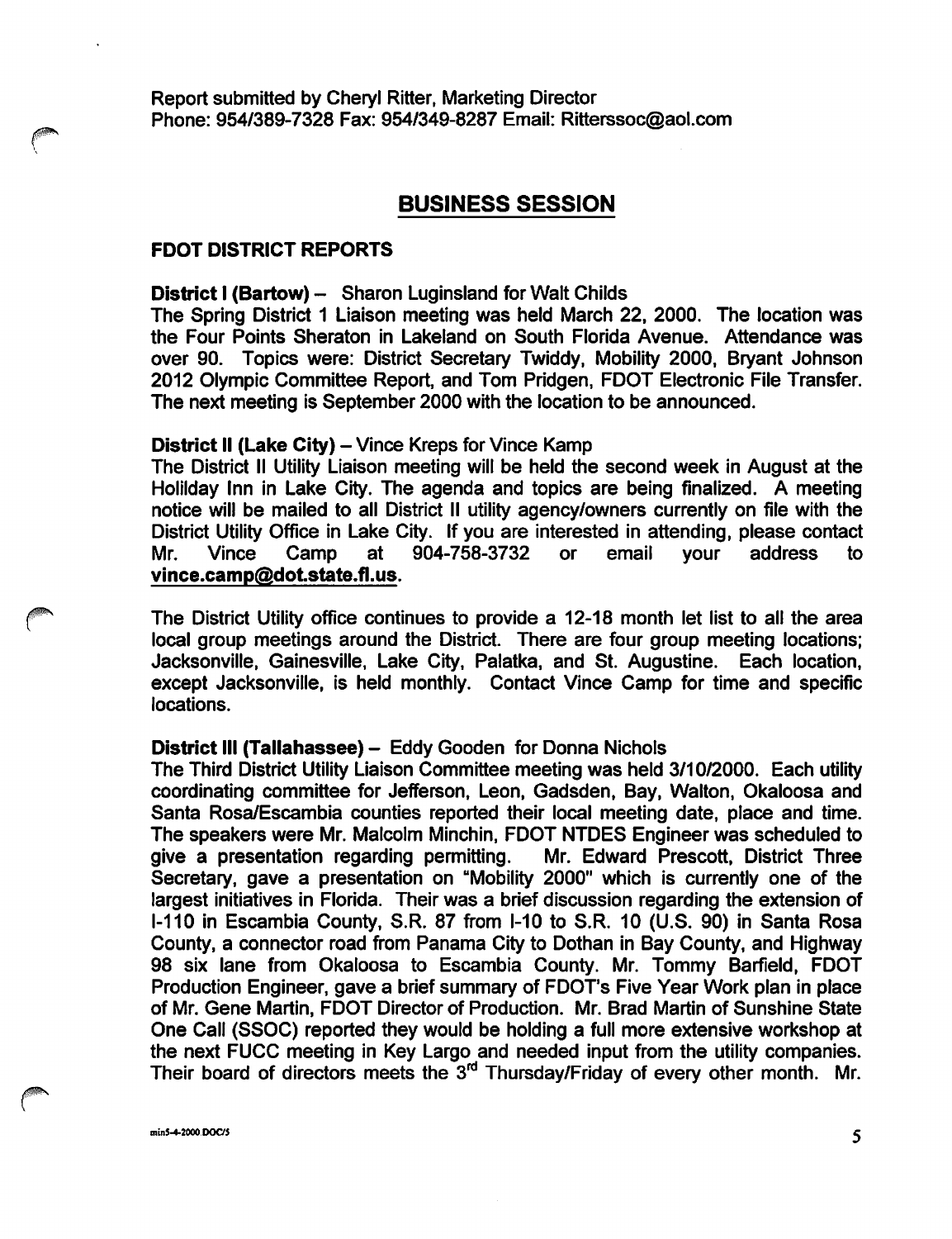Brian Blanchard gave a brief presentation on phase submittal and discussed the FDOT's survey on how plans are submitted. He explained the use of CADD file submittals. D3 is starting to meet on a quarterly basis with their maintenance department.

## District IV (Ft. Lauderdale) - Ann Ensley for Rocko DePrimo

District 4 continues to mail out the district has a monthly mailing of it's production and letting report to utility owners within the district. This report is collated by County.

## District V (Deland)—Bill Richards No Report

## District VI (Miami) - Jim McKetrick

Our next Liaison Meeting will be sometime in November in Miami. Our monthly Dade County meetings are being held in the mornings for better attendance. I would like to compliment Cheryl Ritter (chair) and Linda Kavanaugh (vice chair) for their work in trying to increase the membership of this group. The next monthly meeting will be May 31, at 9:15. For more info call Cheryl at 954-389-7328.

## District VII (Tampa) - Armando Hernandez

The Spring District 7 Liaison meeting was held March 24, 2000. The location was Pappas Restaurant in Tarpon Springs. Attendance was over 100. Topics were: District Secretary Twiddy, Mobility 2000, Bryant Johnson 2012 Olympic Committee Report, and FDOT District projects on 3-D. The next meeting is September 29,2000 at Plantation Inn at Crystal River with a Golf Toumament to follow.

## **TURNPIKE UPDATE - Larry Hayduk for Jim Haynie**

- Work continues on the new district headquarters complex at the Turkey Lake Service Plaza. Construction of the administration building will be complete in July, ready for move in August.
- Seminole Greenways  $E$  SR 417 construction activity is underway on Project 2, Sections 1 & 2. Section 3, which is the 1-4 link, will bid in June.
- Polk Parkway all construction is complete. The 25 mile limited access toll road is now open to traffic.
- Western Beltway Project the west bypass around Orlando is in design, 30% plan review is complete with 60% due in August. The project is a 22 mile project. Joint project with OOCEA. The turnpike south 11 miles with the 1-4 link, OOCEA, north 11 miles with the tumpike link.
- Suncoast Parkway is a 44 mile Limited Access toll road north of Tampa. Seven sections are under construction with the first section expected to open late summer.
- Many projects are underway on the tumpike mainline including: general In the planning stage on a new high level bridge across St. Lucie canal.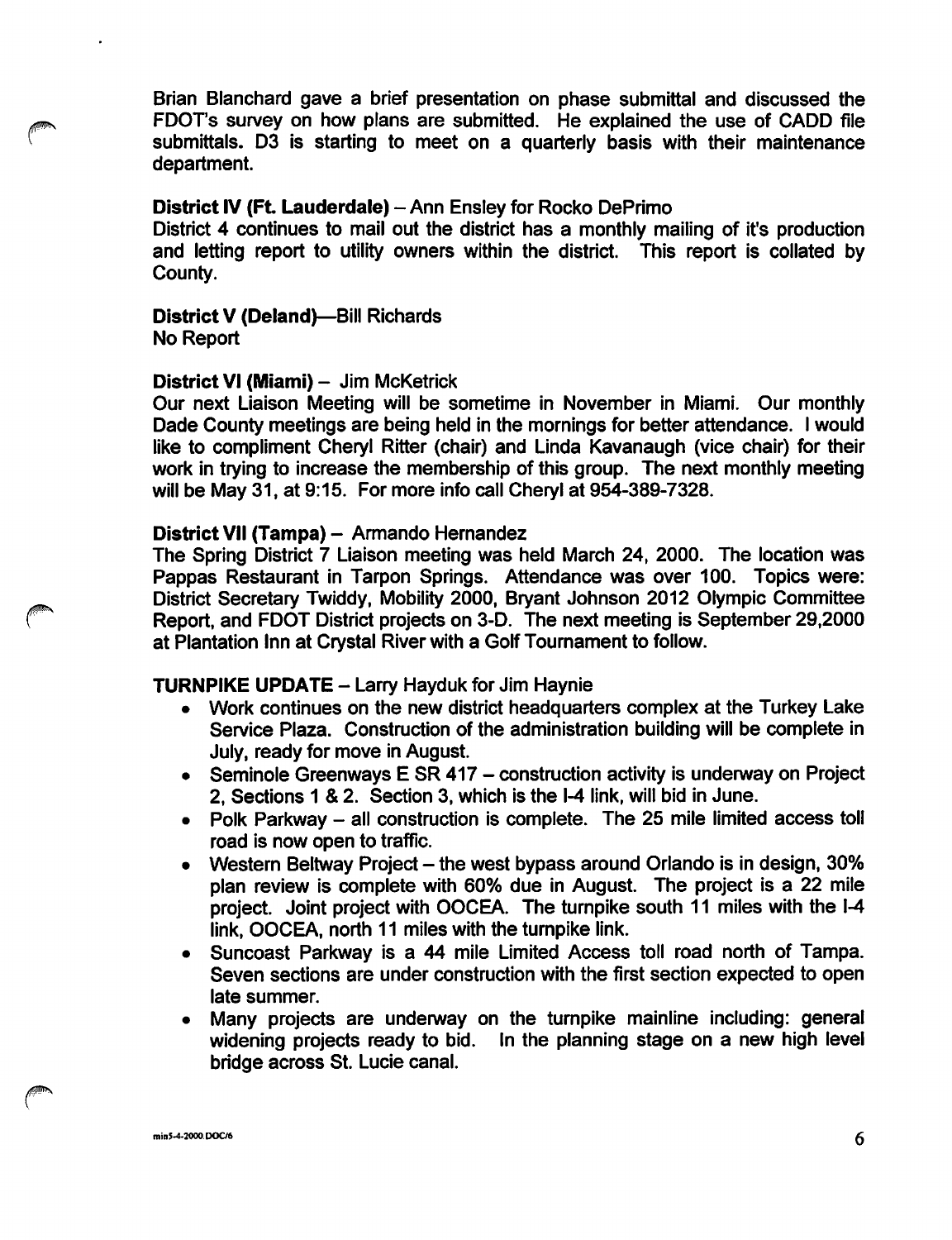All of the service plazas are in planning & design phase of traffic and safety improvements.

# INTEREST GROUP REPORTS

# Power - Mark Sweet for Rosemary Gruenbaum

Twenty One (21) members were in attendance

Topics of discussion:

- FDOT Utility Subordination Agreement Utility Task Team Status Update<br>• National Electrical Safety Code (NESC) Proposed Change to Rule
- National Electrical Safety Code (NESC) Proposed Change to Rule 354A "Spacing between Gas and Electric Lines",
- Federal Communications Commission (FCC) CS Docket No. 97-98 Report and Order on Pole Attachment Cost Components,
- $\bullet$  US Circuit Court of Appeals Ruing  $-$  FCC has no authority to regulate wireless attachments to Utility poles, nor attachments used for internet access.
- Unmetered electrical load on FOOT streetlighting projects,
- Restructuring FPSC Electric and Gas departments,
- NECS loadings and structural change proposals for 2002,
- Proposed FUCC website service center locator
- Proposed amendments to  $FS$  556  $-$  the damage prevention act
- Issue of SSOCOF Design ticket locate cost
- Proposed FUCC meeting format changes

# Telecommunications - John Pugh

Twenty four (24) were in attendance.

Topics for Discussion:

- Subordination Agreements FDOT looking at taking of easement and changing forms to bring all up to date. Modifications seem to be minor, mostly verbage changes. The work is still in progress.
- Discussed Bill 556.105 & 556.108. Bill 556.105 talks about a 2 foot tolerance zone (horizontal & vertical) where the contractor must do non evasive digging. Bill 556.108 discussed senrice drops into private property.
- Educational Seminar Covering fiber optics, how it works and how to splice back together after damage. Live Demo
- Discussion about cable ID tags. Put contact information or some possible codes. With all the mergers and new facilities being placed. There needs to be some way of identifying utility owners. Maybe tie this into Joint Use Group.

# Underground - Steve Tidwell

Twenty-six members were in attendance. There was a discussion about the following topics:

- The House Bill sponsored by BellSouth and Miami/Dade,
- New FDOT JPA Agreement,
- Design Tickets.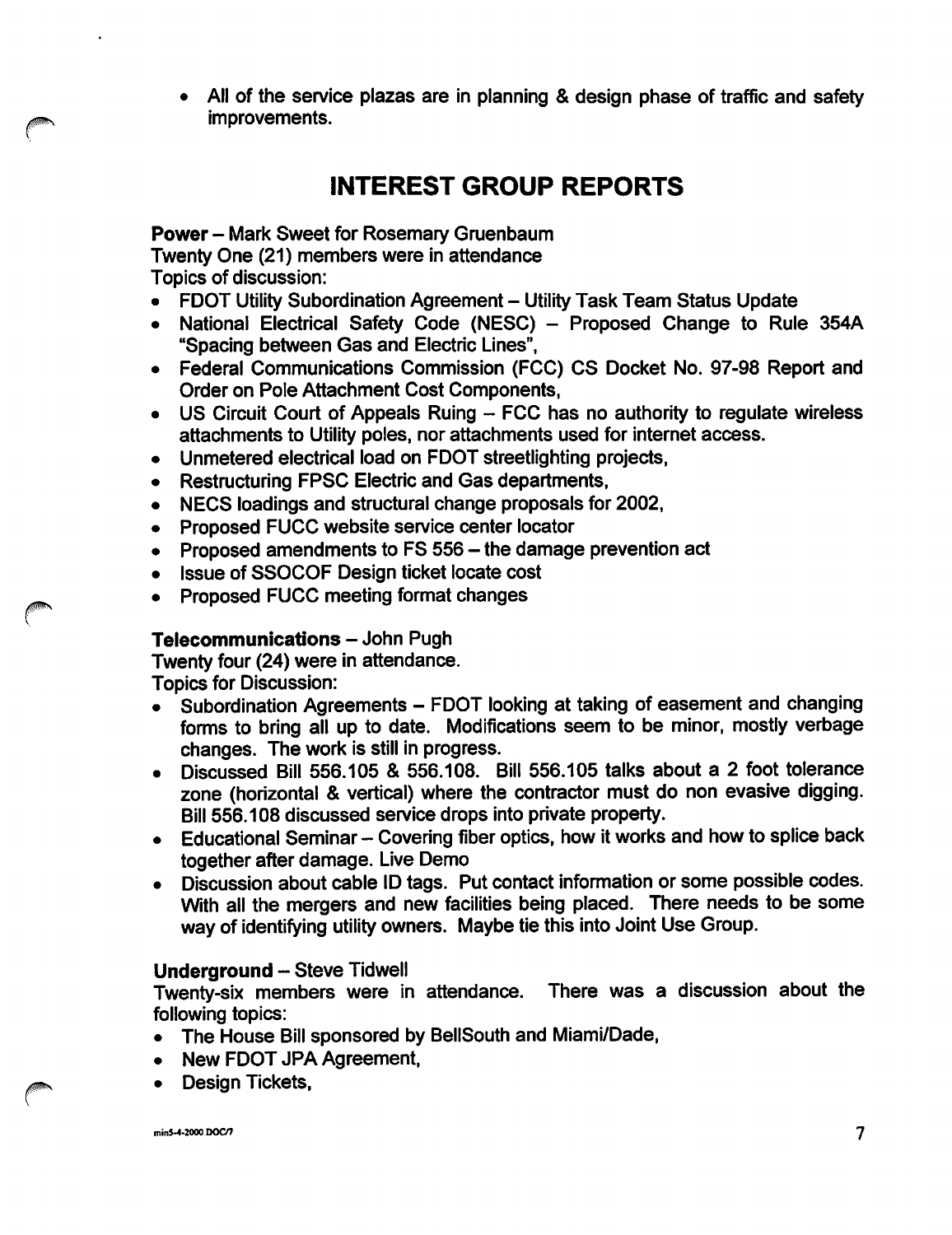• Cheryl Ritter gave a Sunshine One-call Update,

# SUBCOMMITTEE REPORTS

# Subordination - Arlene Brown

The Subordination Subcommittee consists of the following people: Sharon Liebman(BellSouth), Jean Howard (FPL), Rosemary Gruenbaum (FPC), Mark Sweet (FPC), Willie Jackson (Sprint), Ken Weldon (FOOT), Fred Loose (FOOT), Jerrold Whitt (FOOT).

The subcommittee has met for two days. The subcommittee revised the agreement and took it back to their individual companies for their approval. There has been some minor revisions again by some utilities, we are sending it back out to all subcommittee members. We will probably have one more meeting before the August FUCC meeting.

# **Steering - Chuck Easterling**

- A questionnaire has been developed for feedback from the membership regarding the amenities provided by the FUCC.
- The Steering Committee is looking at restructuring the meeting to serve the needs of the membership better.
- Motion was passed to establish a Website Development Subcommittee. David Appler (FPL) is the Chairman.

# UAM/ Standards - Carlos Solis

The goals of the Utility Accommodation sub-committee was to:

- 1. Develop standards that describe protective measures that have to bused by contractors/excavators when working around utility facilities.
- 2. Develop accommodation guidelines that describe optimum or preferred locations within the ROW. "Who goes where?"

The committee met for the first time on Wednesday May 3 and the following Issues were discussed:

- 1. Discussed goals for the committee and developed a meeting schedule (next meeting July 12 In tampa)
- 2. First phase between now and july meeting will be to perform research on all types of utilities and their individual preferences regarding working around them and what may be their safety envelop around their facilities.
	- a. Water/Sewer Carlos
	- b. Storm Sewer for FDOT Rocky DePrimo
	- c. Power Art Gllmore and Dennis LaBelle
	- d. Telephone Rich Mindrum
	- e. Gas Dave Crum
	- f. CATV Dennis Black
- 3. Describe current practice for ROW accommodation based on State, Local and Federal or Nationwide standards.
- 4. Develop a limitation matrix for each utility that will include: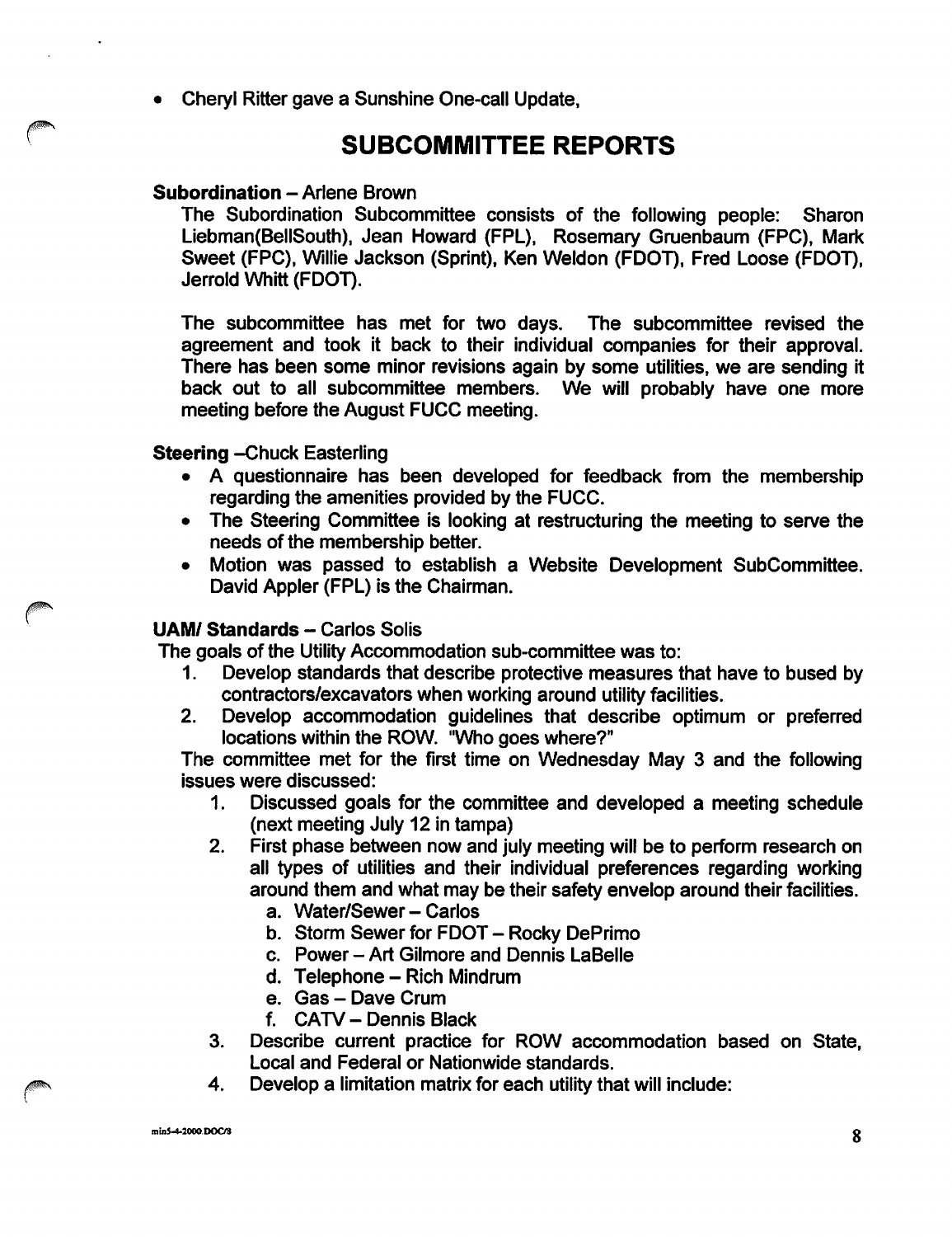- a. Regulatory restrictions min. separations
- b. Operational: new services, environmental, maintenance
- c. Technical: min separations
- 5. Construction Issues horizontal & vertical alignments to accommodate for such envelopes
- 6. Joint Trench issues
- 7. Issues brought up at the subcommittee meeting outside of initial scope that need to be addressed by the FUGG
	- a. Standardization of Relocation filing
		- i. Develop guidelines for style unification
		- $i$ i. Issue is that each district  $-$  each reviewer has its own requirements regarding style and content
		- iii. Develop a "strong style" for each utility type
	- b. JPA Manual
		- i. Either update or rewrite to comply with current practices.

Joint Use - Mark Sweet No report.

Electronic Permitting - Bill Hetherington No report

FDOT Pay Items - Carlos Solis No report.

## CADD Transfer - Jan Ash

GADD Utility Database - Per response to Ken Weldon request, the taskforce will investigate platforms for GIS and statewide database and make recommendations for a standard for a future Master Utility Location Plans that will be maintained by the FDOT. The platform will be maintained by FDOT and compile information from utility ROW use permits. The taskforce will make recommendations for the platform (GPS, GIS, NGVD) and the guidelines for information provided on the permit applications electronicly. Team has been assembled. We are still looking for volunteers to assist in evaluation of various GIS platforms. We are in the process of gathering information about various GIS systems. Development group to assist in provide demonstration software and a location for group hands-on testing. Over the summer, we will be doing much of our Over the summer, we will be doing much of our coordination by email and then performing a single meeting at GADD development.

GADD Transfer - There are classes being held throughout the state by FDOT for developing GADD standards for Utilities. This class information is highlighted in the FDOT Central Office Report.

## Membership  $-$  Janice Sands Ash (813) 221-2300

Just finalizing the Newsletter. Format will be a one page tri-fold format suitable for mailing. It is set up for each meeting. There are segments for Chairman's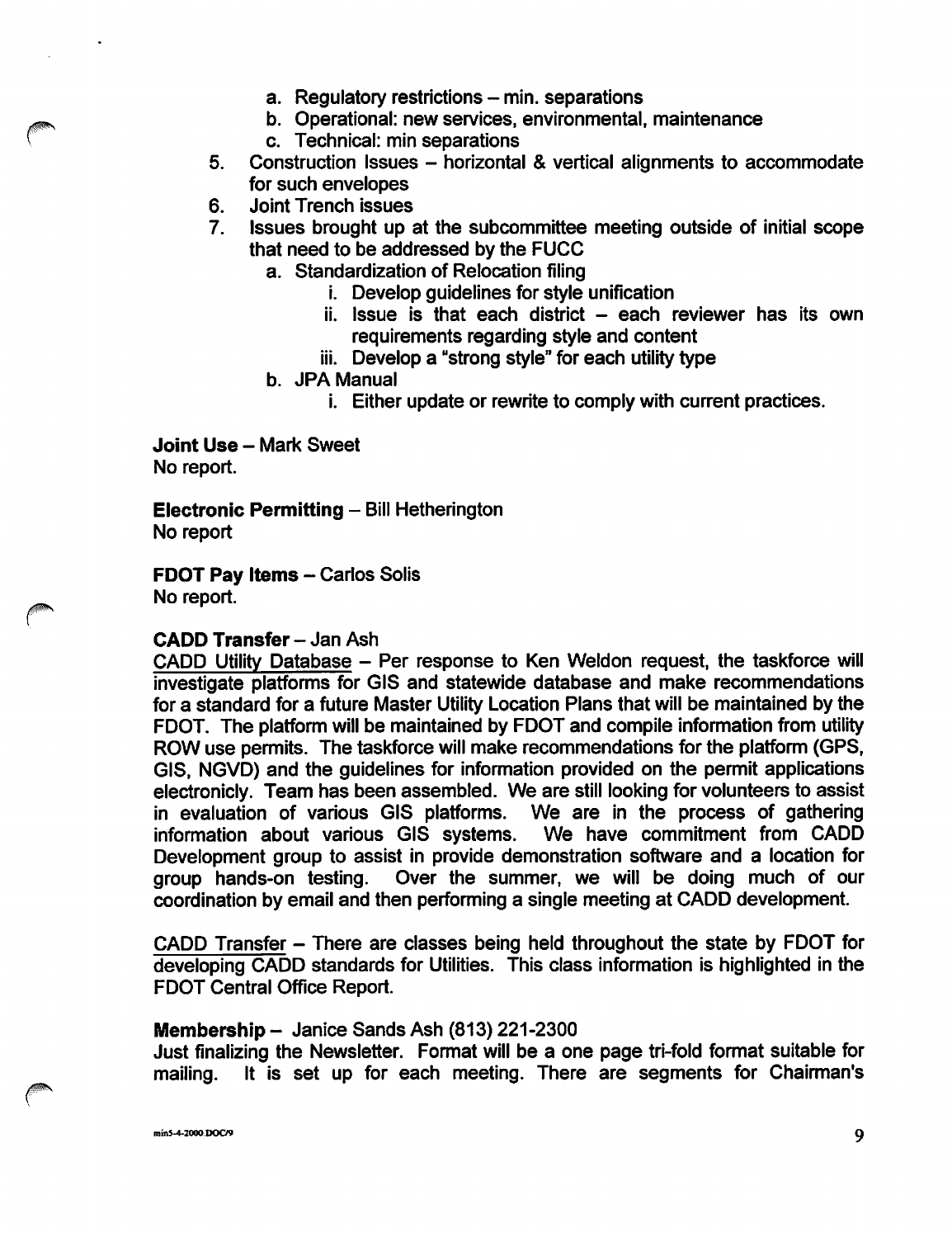comments, District Utility Engineers column, Contributed Articles. We are looking for writers to contribute 250 - 500 word articles that will be reviewed and placed in the newsletter. At this time, the newsletter is a function of the FUCC. There is no advertising, but that will be addressed later if needed. The newletter will be used as a outreach tool. Our first contributor will be Billy Hattaway, who will be writing an article about what the FUCC means to the FOOT.

Dennis LaBelle and Cheryl Ritter put out extra notices to Florida Keys Chamber of Commerce and the database utilities from the Sunshine one-Call. Our next meeting will be St. Petersburg, please email me your membership lists for extra mail outs.. With email and batch fax, we can cost effectively send out additional notices. So please send us mailing lists for the upcoming meeting.

There is a questionnaire being passed out as to the better ways to output information to the community and value of the amenities of the conference. We are looking for ways to provide better information in the booklet and newsletter. Please fill out and turn in before you leave.

#### Conference Planning - Eddy Garcia

- The conference planning contract will be extended to M&T Consultants for the next two years.
- Suggestion for next May here at Key Largo. The Summer meeting will be held in St. Petersburg.

## Program Planning - Dennis LaBelle (305) 279-8614

National Highway Convention in Louisville KY: Two speakers from our group did presentations about the work currently being done by Florida. Arlene McGee spoke about relocation schedule and Jan Ash did presentations on Electronic Permitting and CADD Transfer.

August meeting at Sirata Beach Resort, St. Petersburg - Full Week of meetings. Value Engineering Conference meets Monday and Tuesday. TRB meeting is held Tuesday and Wednesday. The workshop is for "Permitting Made Easy". There is a golf tournament (miniature) get teams together, hot dogs, drinks etc.

Program Book - ideas for the Book, Things have been added. Please let us know. Agenda will try to break up for networking and longer lunch

#### Awards and Nominations - John Jernigan, 813-664-6161

The awards and nomination committee is actively looking at our new secretary nominations and potential candidates for the Malcolm Yancy award.

With no further discussions or comments. Chairman Hetherington adjourned the meeting at 11:00 am.

min5-4-2000.DOC/10  $10$